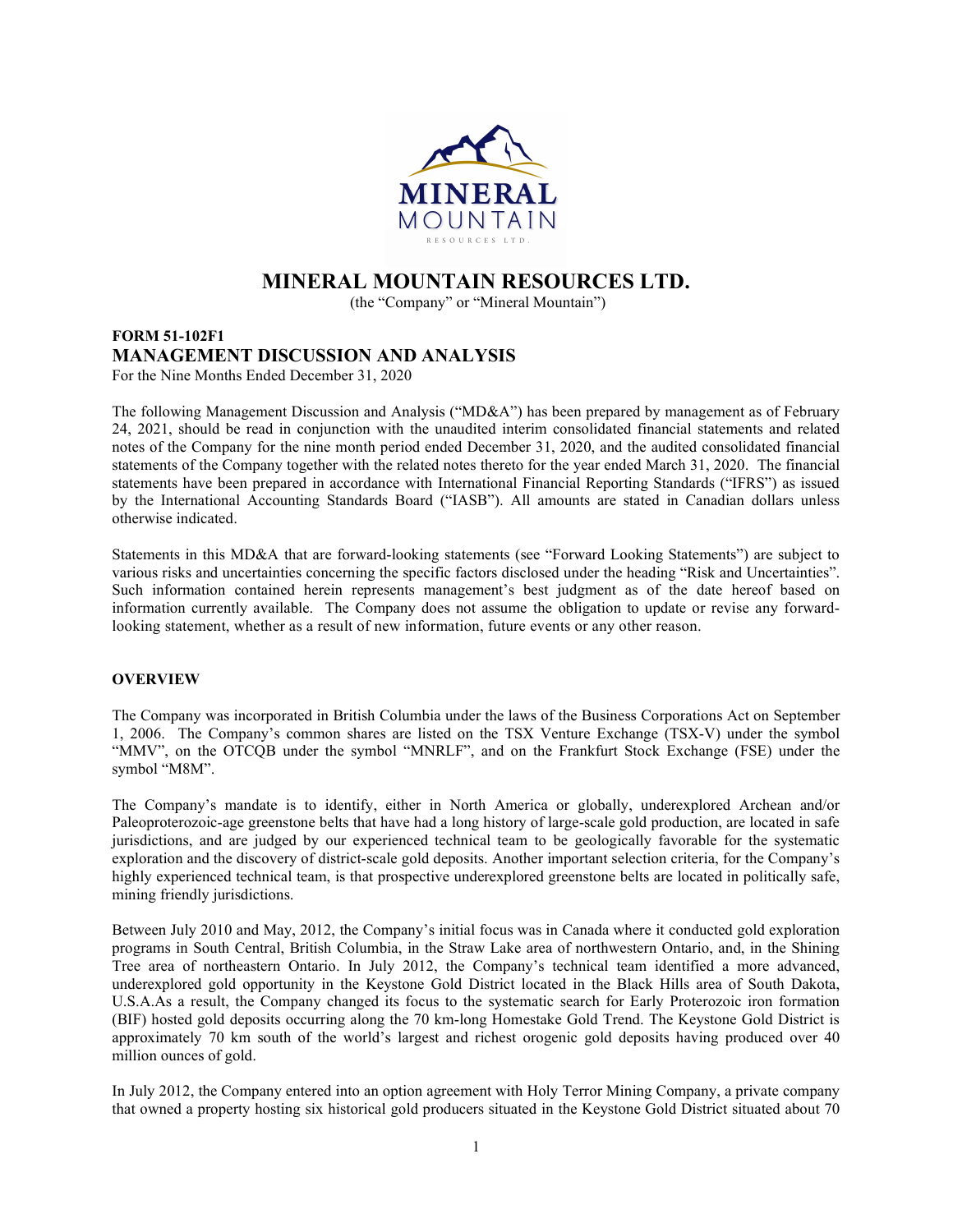km south of the Homestake Mine. The Holy Terror property is located within the Homestake Gold Trend in the Black Hills of South Dakota, U.S.A. In October 2016, due to a dramatic downturn in the overall mining industry making it difficult to raise exploration funds, the Company terminated the Holy Terror Option Agreement and began to focus on the Rochford Gold District, situated along the Homestake Gold Trend 26 km south of the Homestake Mine and 38 km north-northeast of the Holy Terror Project. In all three areas, Homestake Mine, Rochford and Holy Terror, hydrothermal gold mineralization is hosted exclusively in altered and sheared iron formation and produced preferentially from fold structures locally known at the Homestake Mine as "Ledges". Beginning in the fall of 2012, the Company began a program of considerable land consolidation in the Rochford Gold District, by physical claim staking and by mineral property purchases. Coincidentally, the Company systematically acquired a large-scale comprehensive database for the entire Rochford District from 2013 to 2016. In early 2013, the Company completed a high resolution airborne EM and Mag survey (HeliTEM) covering the Company's entire Rochford area land package totaling over 7,500 acres and covering over 30 sq. mi.. Based on the Company's research and it's comprehensive database, Mineral Mountain's technical team concluded that the Rochford District had geological characteristics that were similar to the Homestake Mine host rocks and was vastly underexplored employing modern technology. Following 3D modelling of the Company's airborne survey, three unusually large magnetic bodies associated with gold-hosted banded iron fromation (BIF) were highlighted trending through the Rochford District. Each of the three magnetic bodies were considered to be potential Homestake-style gold targets. The largest magnetic body of the three coincided with the Standby Mine which occurs in a folded plunging syncline. The intersection of the regional structure, the Homestake Gold Trend, and the highly deformed and hydrothermally altered iron formation unit hosting the Standby Mine deposit was interpreted to be a strong Homestake-style gold target that warranted a core drilling program. A 9-hole Phase 1 drilling program totaling 2,937 meters was completed between February, 2018 and October, 2018. Eight of the nine drill holes intersected Homestake-style gold mineralization across widths of up to 30 meters within the East Limb Structure (Standby Shear Zone) to a vertical depth of 500 meters.

Between October 2019 and March, 2020, the Company completed a 7-hole Phase 2 drill program totaling 2,551.35 meters. Initially, a "pilot hole" was drilled in a SSE direction down the interpreted plunge of the folded syncline and, although it was targeted to test a high grade intersection recorded by Homestake Mine in 1987 about 1800 metres down plunge from surface, this hole was stopped at 720.10 metres primarily due extensive hydrothermal alteration and continuous hole deviations.

On March 30, 2020, the Company announced its COVID-19 initiatives that the Company is complying with governmental orders and advice, and internal company protocols on travel restrictions, social distancing, and allowable business activities during the ongoing COVID-19 pandemic in order to keep Company personnel, contractors and local community contacts safe during this uncertain period. Management will continue to assess the timing of when active drilling and fieldwork can be resumed. Currently, all Company personnel are working remotely but in regular voice and data communications as the Company progresses the compilation and targeting.

In June 2020, the Company staked 3 unpatented BLM mineral claims totaling 61.98 acres (25.08 hectares). On September 1, 2020, the Company paid the renewal fees for 458 BLM unpatented mineral claims located in Pennington and Lawrence Counties.

In October 2020, the Company completed a non-brokered private placement of 2,916,667 units at a price of \$0.30 per unit for gross proceeds of \$875,000. During the first three quarters of fiscal 2021, the Company also received gross proceeds of 1,524,425 from the exercise of stock options and warrants.

#### Standby Gold Project (2012 –2020)

Note: In previous management discussions and analysis, the Standby Gold Project was previously referred to as the "Rochford Gold Project" or "Rochford Project". The project name was changed to avoid confusion with the Rochford Gold District.

As part of the Company's extensive research and geological assessment of the local area's unique gold potential along the Homestake Gold Corridor, the Company's technical team identified the Rochford Gold District in late 2012 to be a highly prospective, under-explored Paleoproterozoic greenstone belt that, based on recent studies, was considered to have the strong potential to discover other Homestake-style gold hosted iron formation deposits. While conducting field traverses in the Rochford area, the team found that, due to the downturn in the mining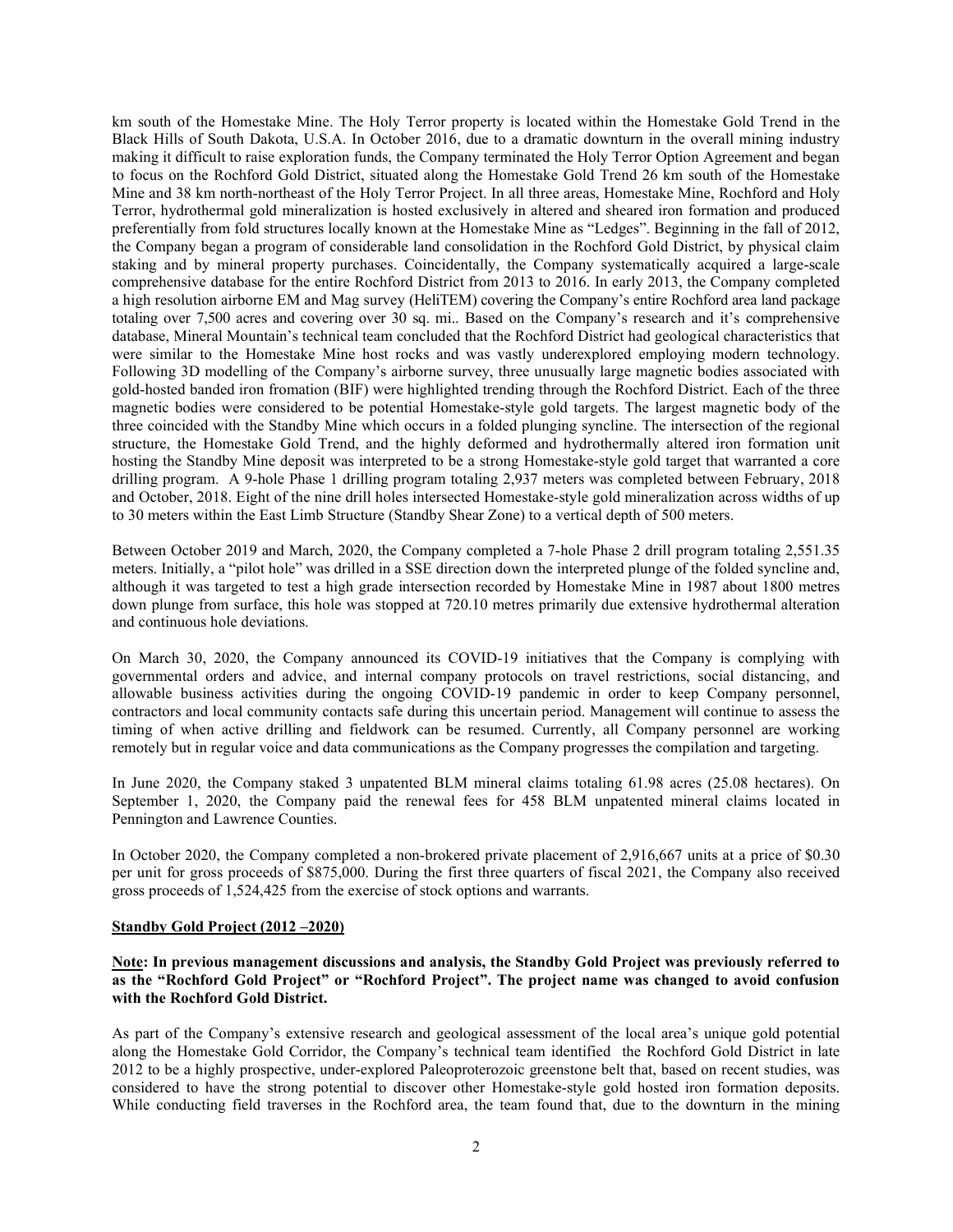industry, a number of past gold producers were open for claim staking and, as a result, a contiguous segment of the Homestake Gold Corridor hosting several historical small high grade gold producers were consolidated by Mineral Mountain. In all, over 7,500 acres were staked as unpatented mineral claims by the Company in the Rochford District and an Option to Purchase the Standby Mine patents was made.

The Rochford Gold District is located 27 kilometers (16 miles) south of the Homestake Mine and is situated along the northwest-southeast trending Homestake Gold Trend which has been traced by mapping for about 70 km (44 miles) in length. Consistent with the Company's mandate, the Rochford District was determined to have a remarkably similar geological environment to the Homestake Mine area. Through due diligence by the Company's technical team, it was determined that the Rochford Gold District had not been the focus of systematic exploration by either major gold producers or by junior mining companies since 1997. In fact, the most serious exploration for gold occurred between 1986 and 1989. Historically, land tenure in the area was fragmented with multiple property owners and, as a result, was never consolidated by past explorers. During the last positive gold cycle the mining industry experienced between 2004 and 2010, exploration in the Rochford District was sporadic and not concentrated. As a result, compared to other global prospective greenstone belts, this district remained largely under-explored primarily because modern exploration techniques, in general, were not employed along the Homestake Gold Trend.

In the fall of 2012 and early 2013, the Company began an aggressive program of land consolidation in the Rochford District initially acquiring, by professional claim staking, a total of 289 unpatented mineral claims covering a number of historical gold producers associated with folded banded iron formation (BIF). Subsequently, in February 2013, the Company conducted a low level, high resolution helicopter-borne HeliTEM magnetic and electromagnetic survey covering a 30 sq. km area encompassing the Company's 289 unpatented mineral claims and a broader area covering the most prospective portion of the Rochford greenstone belt. The survey was able to trace multiple subparallel bands of iron formation, similar to those hosting the Homestake Mine (which produced over 43 million ounces of gold over a 125 year-period) trending through the project area in a northeast southwest direction, some of which were not exposed on surface.

Following a field assessment of the airborne magnetic and electromagnetic trends and a search of the local mineral titles and ownership, the Company launched an aggressive program of additional land consolidation, entering into an option to purchase agreement for the historical Standby Mine patents and acquiring the most comprehensive database ever assembled for the Rochford Gold District. With the discovery of the Homestake Mine in 1875, a major staking rush took place along the entire Homestake Gold Trend, a distance of approximately 70 kms. The Rochford Gold District was blanketed by multiple land holders and ownership along the belt was very fragmented. Beginning in late 2012, the Company, for the first time, consolidated the most prospective land and mineral rights in the Rochford District and assembled the comprehensive database assembled for the Rochford District. The database included historical diamond drilling completed by six major gold companies estimated to exceed \$US 20 million in historical exploration costs.

On March 1, 2016, the Company announced the purchase of two (2) strategically located gold properties totaling 19 unpatented lode mineral claims totaling 380 acres (152 hectares) from BHB Partners, the South Standby and the Cochrane South properties. As well, the Company assembled a comprehensive database consisting of over \$US 20 million in historical exploration costs completed by six major gold companies. On June 22, 2016, the Company staked an additional 37 unpatented lode mineral claims totaling 606 acres (242 hectares) south of the South Standby property acquired from BHB Partners. The claims were staked to provide better coverage along the 5.5 km long Standby-South Standby-Lookout Mine structural corridor. On September 2, 2016, the Company signed an Option to Purchase agreement on the historical Standby Mine property consisting of nine (9) contiguous patent claims totaling 67.45 acres (27 hectares). In September 2019, the Company completed the Option to Purchase Agreement thus owning 100% of the Standby patents. In October 2016, the Company purchased a proprietary digital database generated from core diamond drilling that was conducted by Homestake Mining Company between 1967 and 1988, and never before released to the public. The proprietary digital database consisted of 71 diamond drill holes totaling 22,393 meters of which 17 holes totaling 14,723 meters were drilled on the Standby Mine Property.

Between the period from January to June 30, 2017, the Company engaged the services of Earthscan Geoscience, a consulting group specializing in the compilation of the recently acquired comprehensive database. Since the data acquired was from multiple sources and from different generations, Earthscan Geoscience was able to get the data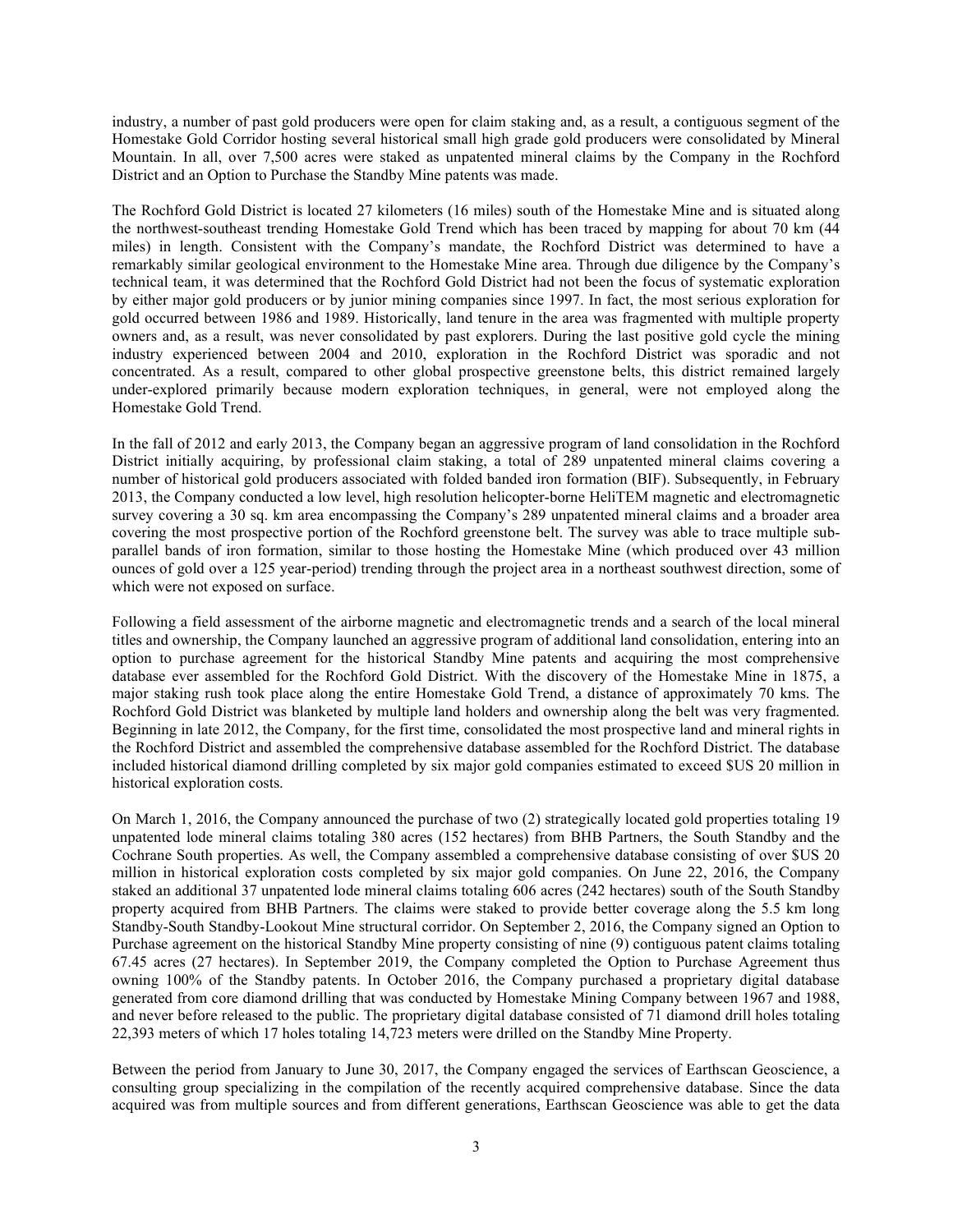into a workable digital format compatible with several modern software programs. On May 2, 2017, the Company was issued EXNI permit 427 to drill 10,000 meters to define the down plunge extension of the Standby Mine gold deposit and was granted a water use permit for drill testing purposes. A diamond drill contract to drill 3,000 meters consisting of a minimum of 9 holes was signed with First Drilling, a Colorado based drill firm, in October 2017.

From February 11th, 2018 through to end of March, 2018 the Company completed 3 of the planned 9 drill holes on the Standby Mine patents totaling 1,322 meters, All three drill holes tested the upper 320 meters of the East Limb Structure. The drill program was voluntarily halted due to degrading road conditions due to spring thawing. Following the upgrading of the access road, drilling resumed on June 4, 2018. Between that period and August  $7<sup>th</sup>$ , 2018, the Company completed an additional three (3) holes for a grand total of 2,155 meters drilled to date. Finally, between August 8<sup>th</sup> and September 5<sup>th</sup>, 2018, the Company completed an additional 3 holes totaling 782 meters. In all, 9 drill holes totaling 2,937 meters were completed in Phase 1. Based on the positive results recorded in Phase 1, the Company developed a plan to drill a 1600 meter long "trunk hole" down plunge along the East Limb Structure to drill test two historical gold zones previously intersected by Homestake Mining between 1986 and 1987. The deepest gold zone to be tested was at about a 1,000 m veritcal depth. Directional drilling techniques and drill rig capable of drilling to 2800 m depths was used for Phase 2. To accomplish the deep drill testing, a total of 4,000 meters of drilling was planned for Phase 2. In September / October 2019, the Company recently closed a nonbrokered private placement and raised an aggregate of \$2,409,130.

The Phase 2 drill program was intiated on September 27, 2019 with the "trunk hole" (ST19-011) attaining a down plunge total depth of 1050 m. ST19-011 was terminated in early December 2019 due to difficulties in maintaining the desired dip and angle of this hole. A second hole, ST19-012, was drilled to test the down dip extension of Target #1 prior to the holiday period. Drilling was halted on December 18<sup>th</sup>, 2019 and from October 2019 through to March 2020 a total of 2,551.35m were completed.

As of the date of this report, the Company controls a 100% interest in 461 unpatented lode mineral claims totaling 7,577.79acres (3,066.73) hectares in the Rochford District and nine (9) patented claims totaling 67.45 acres (27 hectares) for a grand total of 7,645.24 acres (3,094.03 hectares) owned by the Company in the Rochford District.

# MINERAL EXPLORATION ACTIVITIES

# Standby Gold Project, Black Hills of South Dakota

The Rochford Gold District is situated within the Homestake Gold Trend 27 kilometers (16 miles) south-southwest of the Homestake Mine, one of the largest gold producers in North American history and the largest iron formationhosted gold deposit of its kind in the world. The Company's experienced technical team concluded that, the Homestake Mine and the Rochford District were remarkably similar in host rock composition, structural style, metamorphic grade, and gold mineralization concluding that the Rochford District had the potential to contain more than one economic gold deposit. More than 45,000,000 ounces of gold have been produced from the Black Hills, with the majority from the world famous Homestake Mine (~43,000,000 ounces of Au) in Lead, South Dakota.

In late 2012, the Company acquired a significant presence in the Rochford District by staking 289 unpatented mineral claims totaling 4,474 acres (1,810 hectares) covering a 7 km by 2 km segment. The claims were staked to cover 9 historical past high grade gold producers.

Between February and March, 2013, the Company completed a HeliTEM electromagnetic and magnetic airborne geophysical survey over the Standby Project area totalling 977.4 line km. Following further research, due diligence and numerous site visits to the Rochford District, in October 2015, the Company purchased two strategically located gold properties totaling 19 unpatented mineral claims and a comprehensive database that was never previously disclosed consisting of over \$US 20 million in historical exploration (primarily diamond drill results) from BHB Partners, a US based private group of geologists. The database and two gold properties were purchased for 4 million post-consolidated shares of the Company and no cash payment.

In mid-March, 2016, the Company increased its landholdings in the Rochford District by staking an additional 37 unpatented mineral claims to provide better coverage along the Standby Mine-South Standby-Lookout Mine 5.5 km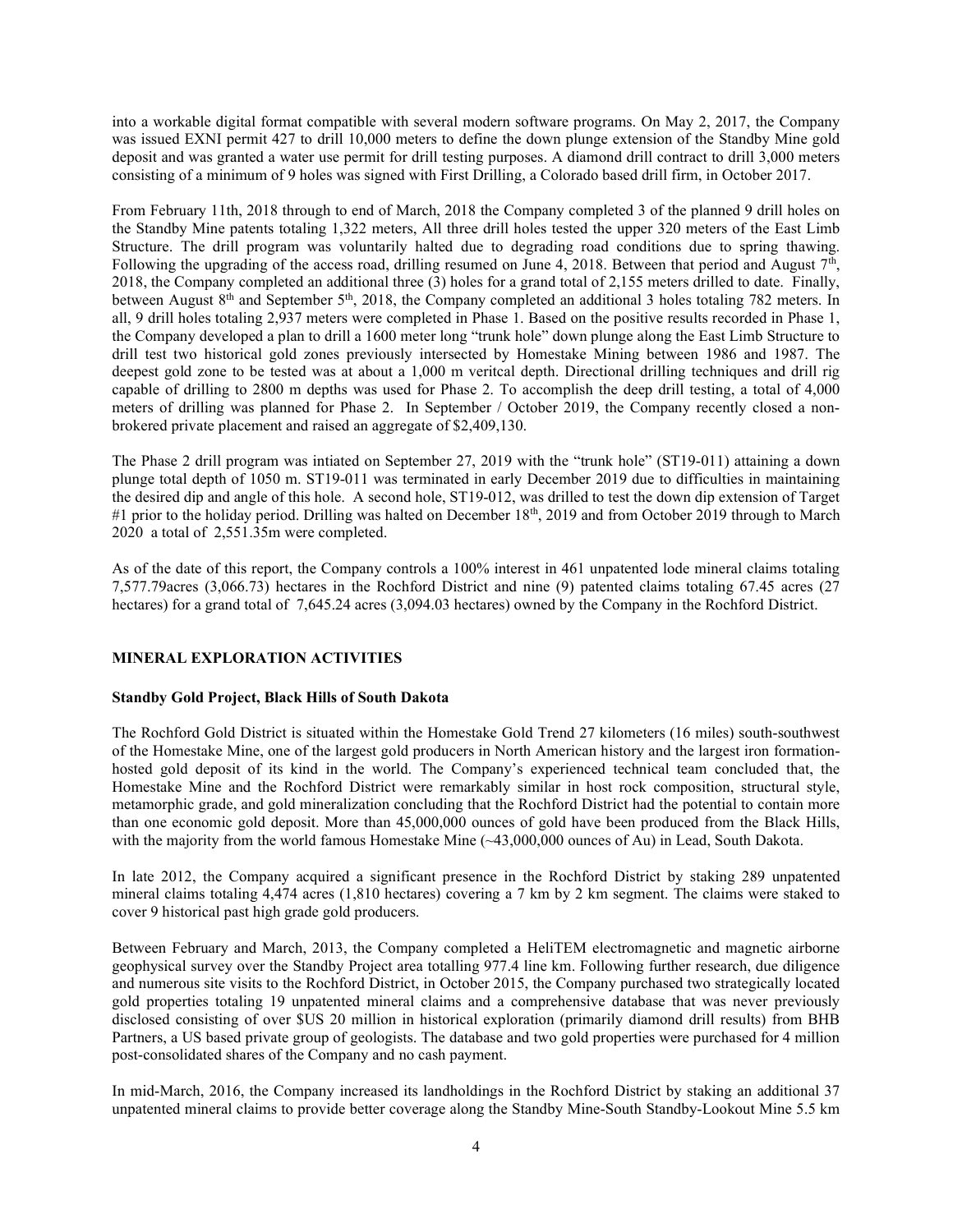long structural corridor. By mid-March, the Company had assembled a total of 345 unpatented mineral claims totaling 5,447 acres (2,204 hectares).

On September 12, 2016, the Company signed an exploration agreement with an option to purchase a 100-% interest in the historic Standby Mine property, a "turn of the century" high grade gold producer located in Pennington County and consisting of 9 contiguous patent claims totaling 67.45 acres. Gold mineralization at the Standby Mine is hosted in a synclinally folded, southeasterly plunging gold-hosted iron formation geologically similar to the Ledge-type deposits developed at the Homestake Mine. The Company also increased its landholdings in the Rochford District by staking an additional 113 unpatented mineral claims along the Standby Mine-South Standby-Lookout Mine. By end of March 2017, the Company had assembled a total of 458 unpatented mineral claims totaling 7,291 acres (2,951 hectares).

In April 2017, the Company engaged to services of Condor Geophysical Consulting based in Colorado, USA to conduct a Geo Interpretation of the magnetic data and a geophysical assessment of the airborne survey flown for the Company by Fugro in 2013. A final report was received from Condor in September 2017. In addition, the Company engaged the services of FMG Engineering, a local consulting firm based in Rapid City to assist the company to apply for drill permits on both the Standby Mine patented and on the Company's 100% owned unpatented claims located immediately south of the Cochrane gold deposit.

In October 2017, the Company signed a drilling contract with First Drilling, a Colorado-based drill contractor, to drill up to 12 holes on the Standby Mine patents. On February 11, 2018, drilling began and by September 5, 2018 nine holes of the planned twelve holes totaling 2,937 meters were completed. The deepest hole in Phase 1 tested the East Limb Structure to about 500 meters below the Standby Mine workings. Phase 1 drill results confirmed that the 30-meter wide sheared banded iron formation that hosts the Standby Mine deposit is open down plunge below 500 meters TVD and that the gold mineralization had similar characteristics to the Homestake Mine ledges.

In September 2019, the Company completed the purchase of the Standby Mine patents totaling 67.45 acres.

The annual rental fees payable to the South Dakota Bureau of Land Management (BLM) for all of the Company's land holdings in the Rochford District were paid in August 2020, assuring the claim package is in good standing until September 1, 2021.

Between October 2019 and March 20, 2020, the Company completed 7 holes totaling 2,551.35 meters designed to extend the Standby Mine gold zone down plunge below a vertical depth of 400 meters. In September 2020, the Company added a geological consultant to its technical team to map the Standby Mine surface and underground geology and the Rochford District belt. Between September 26 and 29, 2020, the Company engaged Precision GeoSurveys to complete a 708 line kilometer airborne magnetic and radiometric survey over its land position in the Rochford area. The survey lines were flown at 50-m line separation at a height of 30-m above the terrain.

In July, 2020, the Company commissioned SRK Consulting (Canada) Inc. to complete a regional structural geological interpretation of electromagnetic, aeromagnetic and radiometric data generated in the Rochford Project area. This interpretation focused on defining the structural architecture that may impact to distribution of gold mineralization at a regional scale. This study by SRK concluded that the controls of gold mineralization is considered to be equivalent between the Rochford and Homestake Districts.

A 9,000m Phase 3 drill program is being proposed to drill gold targets along the 1800 meter long Standby gold zone using conventional drilling across the mineralized structure.

# Qualified Person

The technical contents in this document have been reviewed and approved by Nelson W. Baker, P.Eng., a qualified person as defined by National Instrument (NI) 43-101.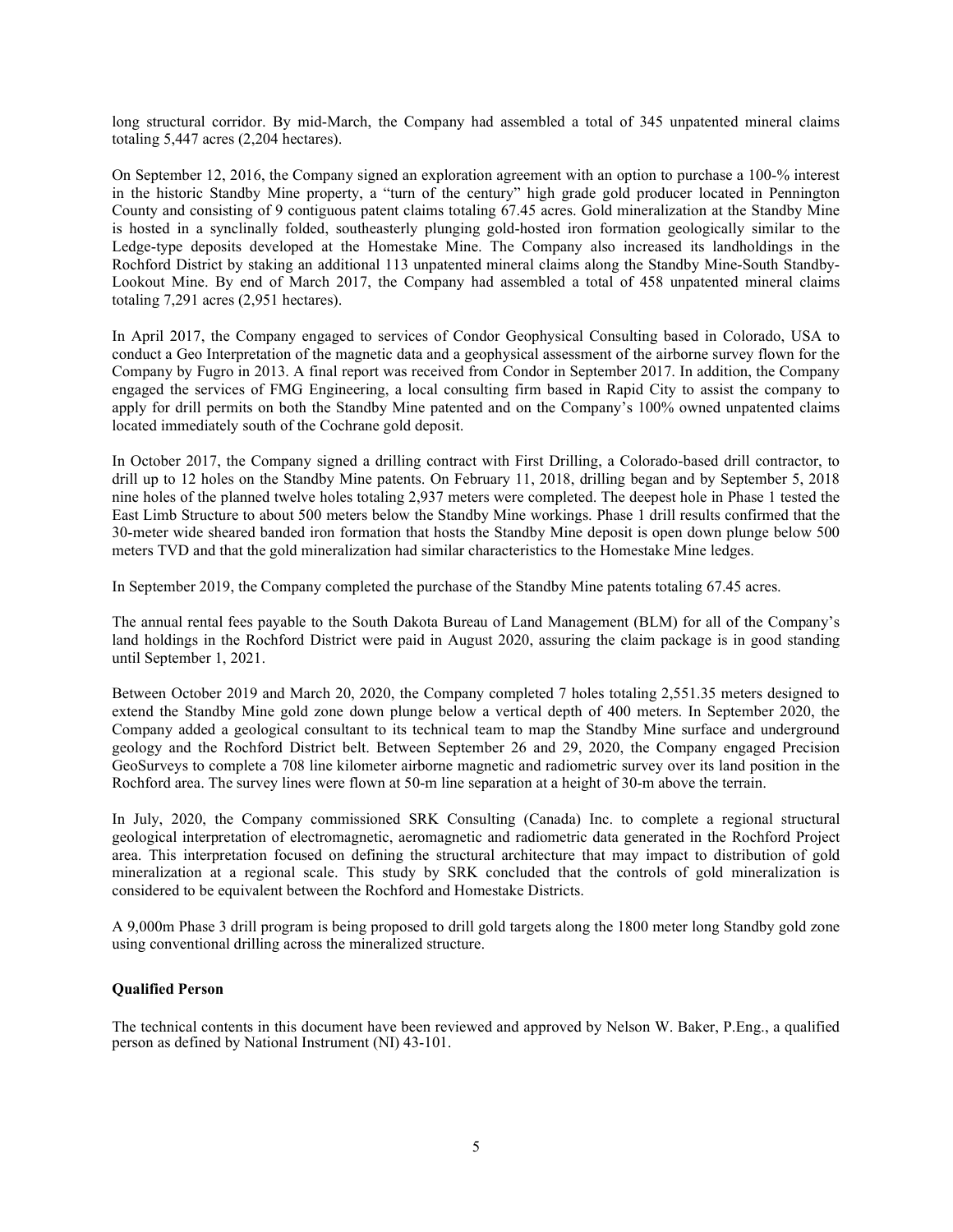## DISCUSSION OF OPERATIONS

The Company is an exploration stage company and has no operating revenue. Expenditures related to mineral exploration and evaluation assets are capitalized. During the nine months ended December 31, 2020, the Company incurred \$114,664 (2019 - \$310,455) in acquisition and property claim maintenance costs and \$337,581 (2019 - \$2,022,374) in exploration expenditures. The details of the mineral expenditures are included in the note 7 to the consolidated financial statements.

#### Three month period ended December 31, 2020

During the three months ended December 31, 2020, the Company reported a net loss of \$222,071 compared to a net loss of \$545,522 incurred in the three months ended December 31, 2019. The loss in the 2020 quarter relates primarily to general operating expenses of \$228,768 (2019 - \$536,218). The general operating expenses excluding share-based payment expenses for the three months ended December 31, 2020 were \$216,551 (2019 - \$262,526) and were generally consistent with the 2019 comparative period.

#### Nine month period ended December 31, 2020

During the nine months ended December 31, 2020, the Company reported a net loss of \$656,540 compared to a net loss of \$999,196 incurred in the nine months ended December 31, 2019. The loss in 2020 period relates primarily to general operating expenses of \$717,587 (2019 - \$997,127), partially mitigated by foreign exchange gain of \$60,905 (2019 – loss of \$2,288). The general operating expenses excluding share-based payment expenses for the nine months ended December 31, 2020 were \$666,666 (2019 - \$653,722). Some of the significant expense items are summarized as follows:

- Consulting fees of \$83,550 (2019 \$87,324) relate to fees to contract consultants for corporate and general geological consulting work.
- Management fees of \$243,000 (2019 \$243,000) relate to fees to the Company's management team. The Company has entered into four consulting agreements with a director and three companies controlled separately by two directors and an officer of the Company for management and corporate financial consulting services. The total monthly fee for these management agreements is \$27,000 (2019 - \$27,000).
- Media and news dissemination of \$83,798 (2019 \$48,876) include costs of marketing firms, media events and publications, news dissemination and promotional materials and have increased from the comparative period due to increased promotion activities.
- Professional fees of \$70,431 (2019 \$59,867) are comprised of \$26,341 (2019 \$17,014) for legal and \$44,090 (2019 - \$42,853) for accounting and audit related costs.

Share-based payment expenses of \$50,921 (2019 - \$343,405), a non-cash charge, are the estimated fair value of the stock options were vested during the period. The Company used the Black-Scholes option pricing model for the fair value calculation.

# SUMMARY OF QUARTERLY RESULTS

The following table sets forth selected unaudited financial information for the Company's eight most recent quarters ending with the last quarter for the three months ended on December 31, 2020.

|                | For the Three Months Ending |                          |                            |                    |                  |                   |                  |                    |
|----------------|-----------------------------|--------------------------|----------------------------|--------------------|------------------|-------------------|------------------|--------------------|
|                | Fiscal 2021                 |                          |                            | <b>Fiscal 2020</b> |                  |                   |                  | <b>Fiscal 2019</b> |
|                | Dec. 31,<br>2020            | Sept. 30,<br><b>2020</b> | <b>Jun. 30,</b><br>2020    | Mar. 31,<br>2020   | Dec. 31,<br>2019 | Sept. 30,<br>2019 | Jun. 30,<br>2019 | Mar. 31,<br>2019   |
|                | (S)                         | <b>(\$)</b>              | $\left( \mathbb{S}\right)$ | <b>(S)</b>         | <b>(\$)</b>      | (S)               | (S)              |                    |
|                |                             |                          |                            |                    |                  |                   |                  |                    |
| Total revenues |                             | $\overline{\phantom{0}}$ | -                          |                    |                  |                   |                  |                    |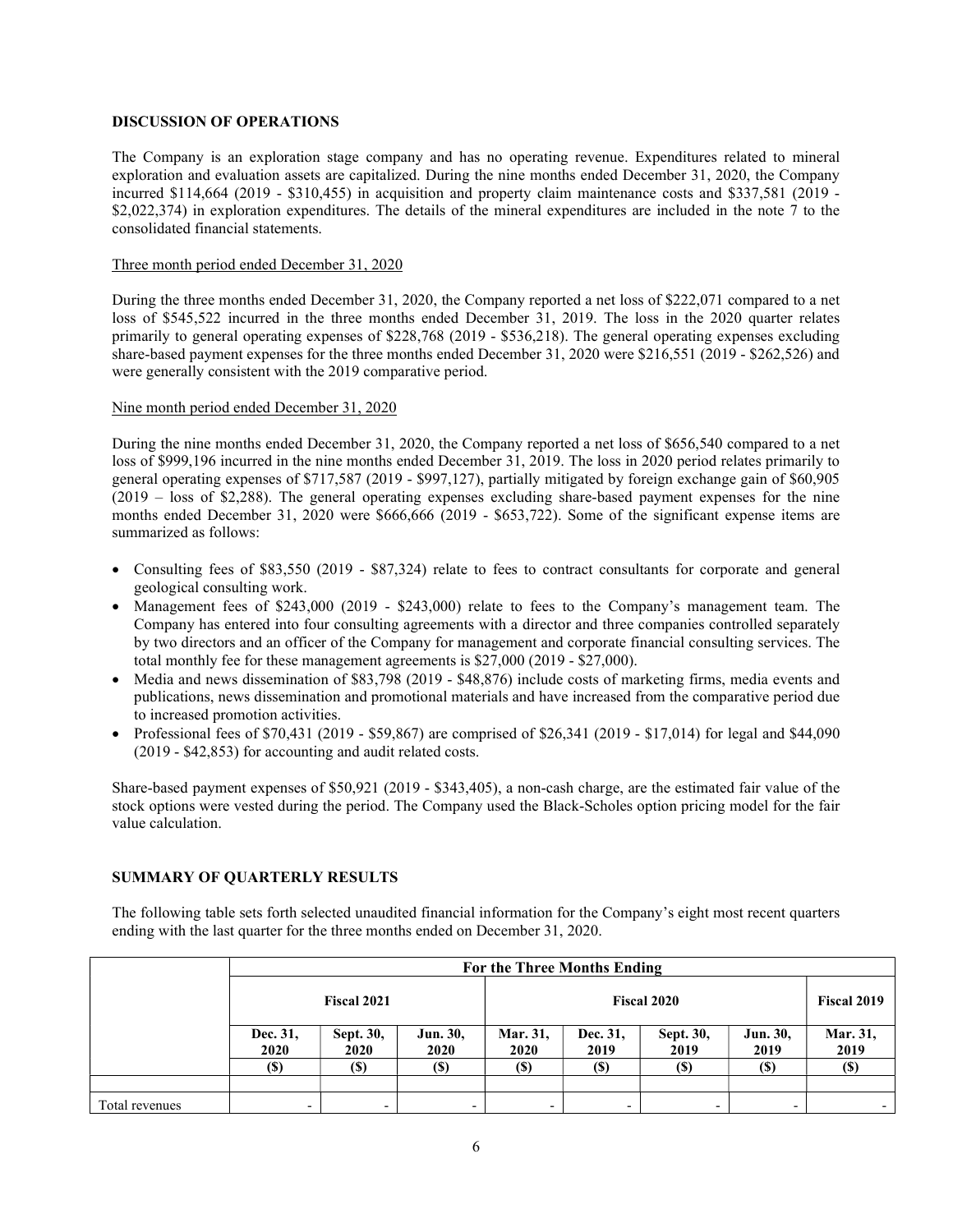| Income (loss) from<br>continuing operations                                     | (222,071) | (203, 168) | (231, 301) | (436, 280) | (545,522) | (215, 257) | (238, 417) | (182, 052) |
|---------------------------------------------------------------------------------|-----------|------------|------------|------------|-----------|------------|------------|------------|
| Net income (loss)                                                               | (222,071) | (203, 168) | (231,301)  | (436, 280) | (545,522) | (215, 257) | (238, 417) | (182, 052) |
|                                                                                 |           |            |            |            |           |            |            |            |
| Income (loss) from<br>continuing operations<br>per share - basic and<br>diluted | (0.00)    | (0.00)     | (0.00)     | (0.01)     | (0.01)    | (0.00)     | (0.00)     | (0.00)     |
| Net income (loss) per<br>share - basic and<br>diluted                           | (0.00)    | (0.00)     | (0.00)     | (0.01)     | (0.01)    | (0.00)     | (0.00)     | (0.00)     |

# LIQUIDITY AND CAPITAL RESOURCES

As at December 31, 2020, the Company had a cash balance of \$706,859, an increase of \$576,384 from the cash balance of \$130,475 on March 31, 2020. The Company spent \$708,317 (2019 - \$1,056,648) in operating activities and \$1,009,231 (2019 - \$2,103,595) on its mineral exploration project. During the nine months ended December 31, 2020, the Company received net proceeds of \$2,334,900 (2019 - \$3,471,453) from issuance of common shares and paid \$40,968 (2019 - \$74,181) of lease liability.

The Company had working capital of \$432,030 as at December 31, 2020 compared to working capital deficiency of \$888,585 as at March 31, 2020.

Management estimates that the general operating costs, excluding share-based payments expense, for the next 12 months will be approximately \$900,000. At present, the Company does not have sufficient capital resources to meet its anticipated operating and capital requirements for the next 12 months. The Company will continue to monitor the current economic and financial market conditions and evaluate their impact on the Company's liquidity and future prospects.

#### Going Concern

The Company is an exploration stage company. At present, the Company's operations do not generate cash flow and its financial success is dependent on management's ability to discover economically viable mineral deposits. The mineral exploration process can take many years and is subject to factors that are beyond the Company's control. In order to continue as a going concern and to meet its corporate objectives, which primarily consist of exploration work on its mineral properties, the Company will require additional financing through debt or equity issuances or other available means. Although the Company has been successful in the past in obtaining financing, there is no assurance that it will be able to obtain adequate financing in the future or that such financing will be on terms advantageous to the Company. Management believes it will be able to raise equity capital as required in the long term, but recognizes there will be risks involved that may be beyond their control. The annual and interim financial statements do not include any adjustments to the recoverability and classification of reduced asset amounts and classification of liabilities that might be necessary should the Company be unable to continue operations. These adjustments could be material. The Company is not subject to material externally-imposed capital constraints.

# OFF-BALANCE SHEET ARRANGEMENTS

The Company does not have any off-balance sheet arrangements.

#### RELATED PARTY TRANSACTIONS

Amounts due to related parties of \$2,940 (March 31, 2019 - \$94,389) were for services rendered to the Company by the directors and officers or companies controlled by its directors and officers or former directors and are unsecured, non-interest bearing, and have no specific terms of repayment.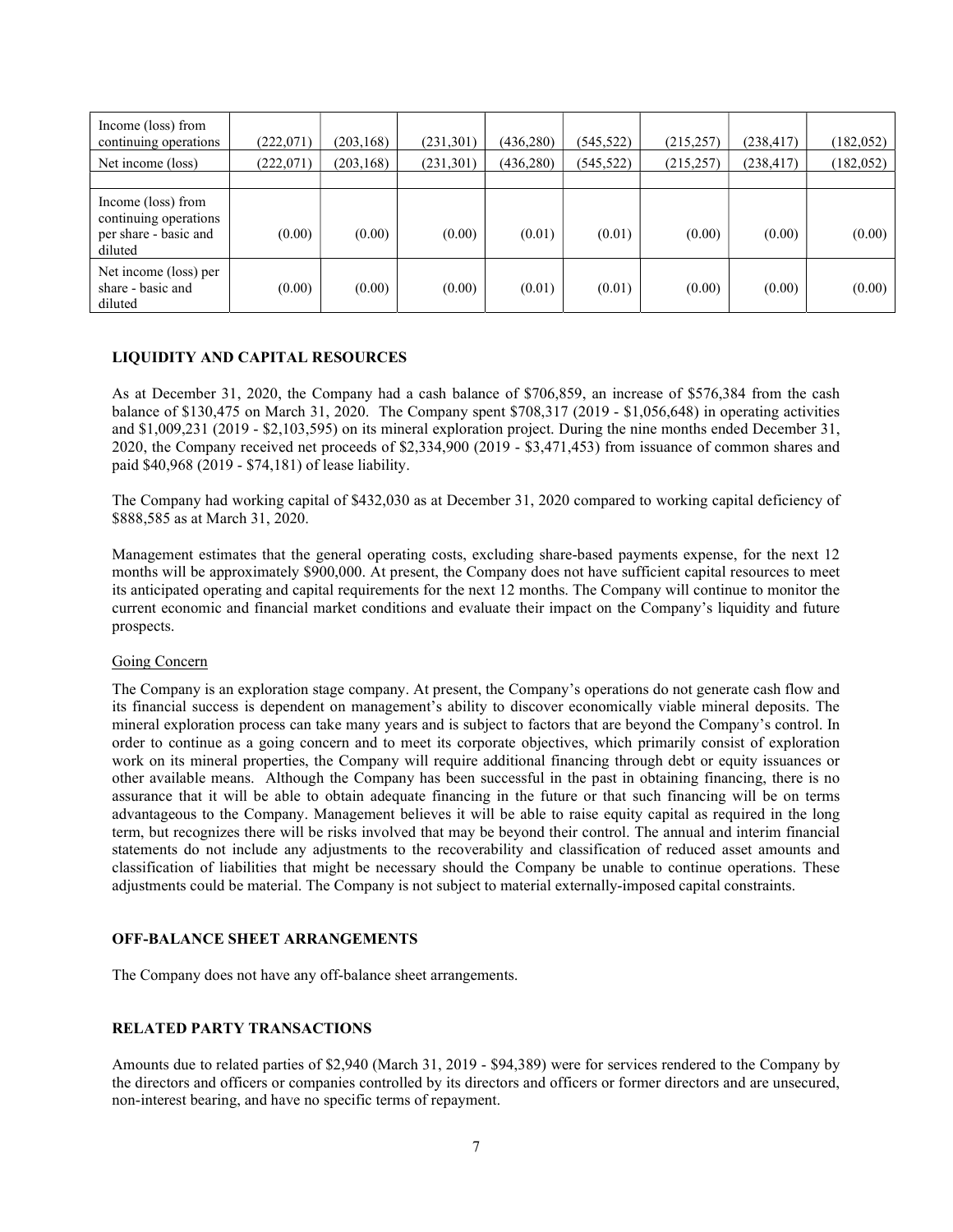During the year ended March 31, 2019, the Company received loans of \$35,000 from the President of the Company. During the year ended March 31, 2020, the Company received additional loans of \$25,400 from the President of the Company. The loans are unsecured, bear annual interest at 5% and are payable on demand. As at March 31, 2020, the Company had repaid the loan in full together with the accrued interest of \$890.

During the year ended March 31, 2020, the Company received loans of \$18,135 from a company controlled by a director of the Company. The loans are unsecured, bear annual interest at 5% and are payable on demand. As at March 31, 2020, the Company had repaid the loan in full together with the accrued interest of \$199.

Key management personnel include directors (executive and non-executive) and senior officers of the Company. The compensation paid or payable to key management personnel during the nine month periods ended December 31 is as follows:

|                                                              |    | 2020                           | 2019                         |
|--------------------------------------------------------------|----|--------------------------------|------------------------------|
| Consulting fees<br>Professional fees<br>Share-based payments | \$ | 243,000 \$<br>45,710<br>18,291 | 243,000<br>59,761<br>154,539 |
| Total                                                        | S  | 307,001                        | 457,300                      |

The Company entered into the following transactions relating to key management personnel and entities over which they have control or significant influence during the nine month period ended December 31, 2020:

- a) Incurred management fees of \$90,000 (2019 \$90,000) to a company controlled by the President of the Company.
- b) Incurred management fees of \$45,000 (2019 \$45,000) to a company controlled by a director of the Company.
- c) Incurred management fees of \$63,000 (2019 \$63,000) to a director of the Company.
- d) Incurred professional fees of \$10,985 (2019 \$14,291) and share issuance costs of \$nil (2019 \$10,220) to a company which a director of the Company is an officer.
- e) Incurred professional fees of \$34,725 (2019 \$35,250) and management of \$45,000 (2019 \$45,000) to a company controlled by the Chief Financial Officer of the Company.

The Company has entered into four consulting agreements with a director and three companies controlled separately by two directors and an officer of the Company for management and corporate consulting services for a total monthly fee of \$27,000 plus applicable taxes. These agreements are for a one year term and continue thereafter on a month to month basis and may be terminated with a six month notice or a termination payment equal to six months' remuneration.

#### CRITICAL ACCOUNTING ESTIMATES

The preparation of the Company's consolidated financial statements requires management to make estimates and assumptions that affect the reported amounts of assets and liabilities at the date of the financial statements and reported amounts of expenses during the period. Actual results could differ from these estimates. The Company's management reviews these estimates and underlying assumptions on an ongoing basis, based on experience and other factors, including expectations of future events that are believed to be reasonable under the circumstances. Revisions to estimates are adjusted for prospectively in the period in which the estimates are revised. Significant areas requiring the use of management estimates include: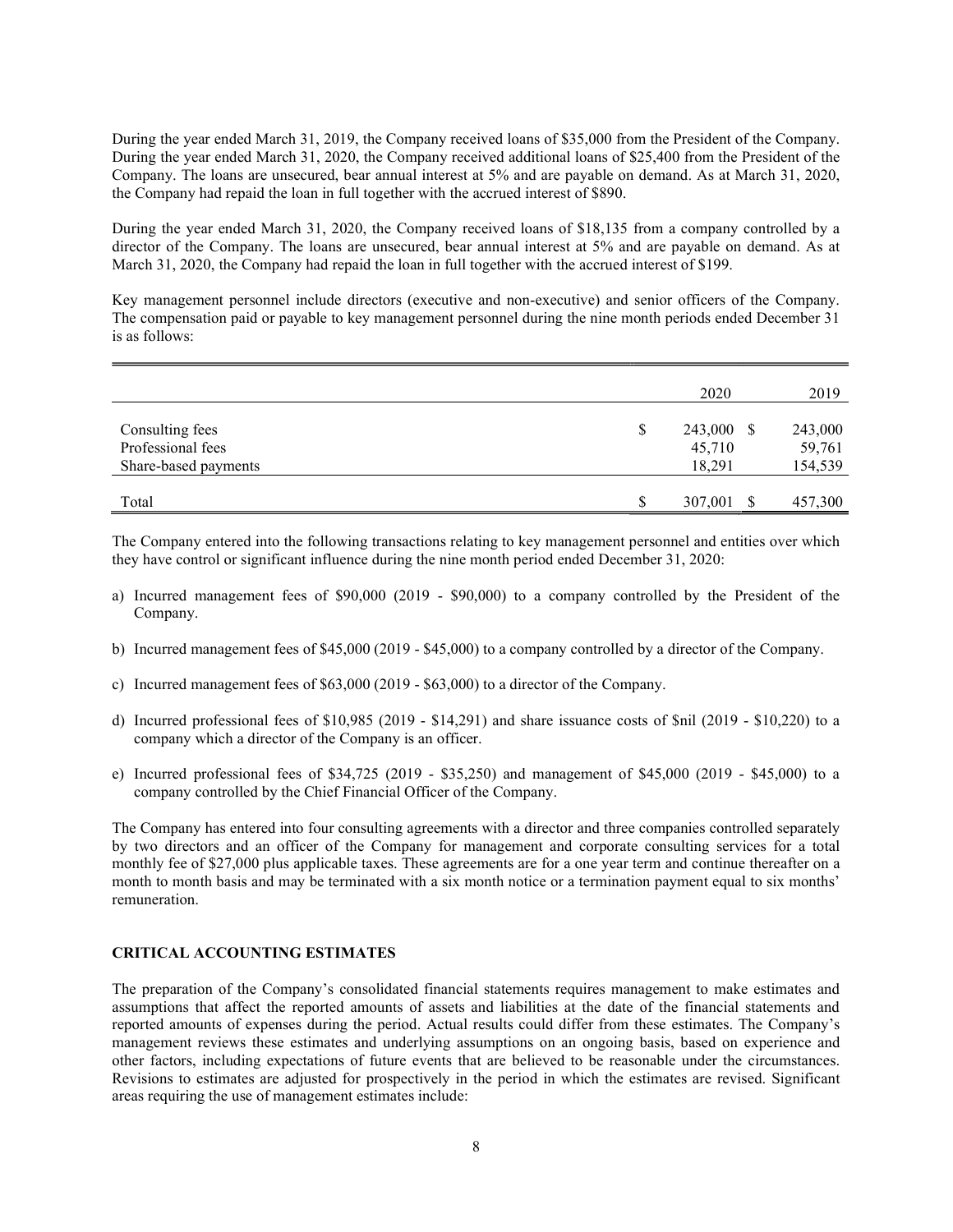- i) The determination of the fair value of stock options and agent's warrants using stock pricing models, require the input of highly subjective assumptions, including the expected price volatility. Changes in the subjective input assumptions could materially affect the fair value estimate.
- ii) The determination of deferred income tax assets or liabilities requires subjective assumptions regarding future income tax rates and the likelihood of utilizing tax carry-forwards. Changes in these assumptions could materially affect the recorded amounts.

## FINANCIAL INSTRUMENTS

The Company classified its financial instruments as follows: cash and restricted cash classified as subsequently measured at amortized cost; trade and other payables and amounts due to related parties as subsequently measured at amortized cost financial liabilities. The carrying amount of financial assets and liabilities carried at amortized cost is a reasonable approximation of fair value due to the relatively short period to maturity of these financial instruments.

#### Financial risk management

The Company's financial risks arising from its financial instruments are credit risk, liquidity risk, interest rate risk and foreign exchange rate risk. The Company's exposures to these risks and the policies on how to mitigate these risks are set out below. Management manages and monitors these exposures to ensure appropriate measures are implemented on a timely and effective manner.

#### Credit risk

Credit risk is the risk of potential loss to the Company if the counter party to a financial instrument fails to meet its contractual obligations. The credit risk of the Company is associated with cash and restricted cash. The credit risk with respect to its cash and restricted cash is minimal as they are held with high-credit quality financial institutions. Management does not expect these counterparties to fail to meet their obligations.

# Liquidity risk

Liquidity risk is the risk that the Company will not meet its obligations associated with its financial liabilities as they fall due. The Company performs cash flow forecasting for each fiscal year to ensure there is sufficient cash available to fund its projects and operations. As at December 31, 2020, the Company had a cash balance of \$706,859 and current liabilities of \$460,237. The Company's financial liabilities include trade and other payables which have contractual maturities of 30 days or are due on demand.

At present, the Company's operations do not generate cash flow. The Company's primary source of funding has been the issuance of equity securities through private placements and the exercise of stock options and warrants as well as loans from related parties. Despite previous success in completing these financings, there is no guarantee of obtaining future financings.

#### Interest rate risk

Interest risk is the risk that fair value or future cash flows of a financial instrument will fluctuate because of changes in the market interest rates. The Company is exposed to interest rate risk to the extent that the cash maintained at the financial institutions. The interest rate risks on cash and restricted cash are not considered significant due to their short-term nature and maturity.

#### Foreign exchange rate risk

Foreign exchange risk is the risk that fair value or future cash flows of a financial instrument will fluctuate because of changes in foreign exchange rates. The Company's functional currency is the Canadian dollar and major purchases are transacted in Canadian dollars. The Company funds certain operations, exploration and administrative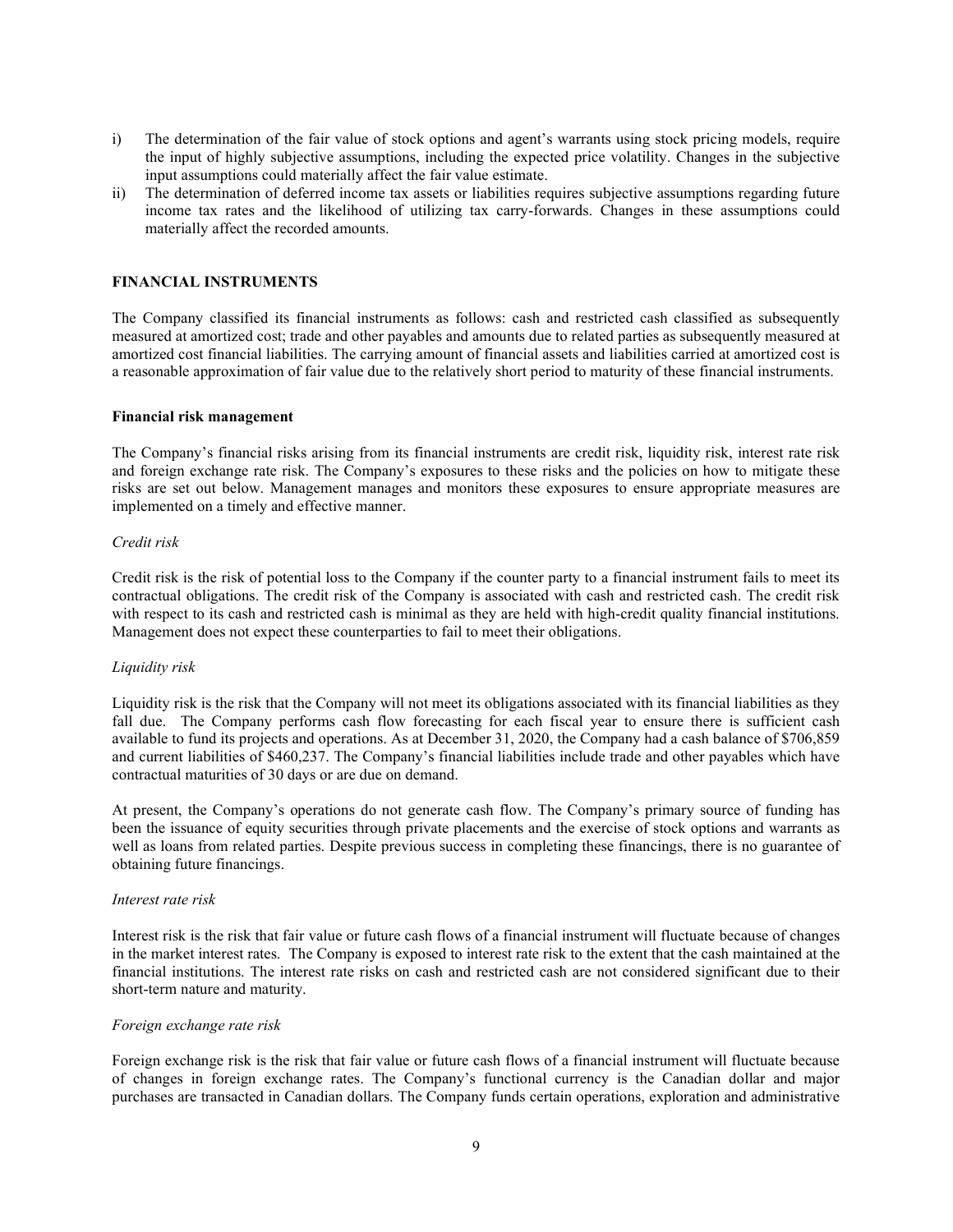expenses in the United States by using US dollars converted from its Canadian bank accounts. At December 31, 2020, the Company had financial assets of \$174,730 and financial liabilities of \$413,265 denominated in United States dollars. A 10% strengthening of the US dollar would affect net loss by approximately \$24,000. The Company does not hedge its foreign exchange risk.

# OUTSTANDING SHARE DATA

The Company had the following common shares, stock options and warrants outstanding as at the date of this report:

| Issued and Outstanding Common shares | 102,033,369 |
|--------------------------------------|-------------|
| Stock options                        | 7,600,000   |
| Warrants                             | 8,247,267   |
|                                      |             |
|                                      | 117,880,636 |

#### CHANGES IN ACCOUNTING POLICIES INCLUDING INITIAL ADOPTION

#### New accounting policy

There were no new or amended IFRS pronouncements effective January 1, 2020 that impacted the Company's interim consolidated financial statements.

#### RISK AND UNCERTAINTIES

#### Operating Hazards and Risks

Mineral exploration involves many risks. The operations in which the Company has a direct or indirect interest will be subject to all the hazards and risks normally incidental to exploration, any of which could result in work stoppages and damage to persons or property or the environment and possible legal liability for any and all damage. Fires, power outages, labour disruptions, flooding, landslides and the inability to obtain suitable or adequate machinery, equipment or labour are some of the risks involved in the conduct of exploration programs. In addition, certain properties of the Company are located within the areas that may include Native American asserted traditional territories, and the exploration and development of these properties may affect or be perceived to affect asserted Native American rights and titles, which may cause permitting delays or opposition by Native American groups.

#### Environmental Factors

The Company currently conducts exploration activities in South Dakota of US. Such activities are subject to various laws, rules and regulations governing the protection of the environment. Such legislation imposes rigorous standards on the mining industry to reduce or eliminate the effects of waste generated by extraction and processing operations and subsequently deposited on the ground or emitted into the air or water.

All phases of the Company's operations are subject to environmental regulation in the jurisdictions in which it operates. Environmental legislation is evolving in a manner which requires stricter standards and enforcement, increased fines and penalties for non-compliance, more stringent environmental assessments of proposed properties and a heightened degree of responsibility for companies and their officers, directors and employees. There is no assurance that future changes in environmental regulation, if any, will not adversely affect the Company's operations. The cost of compliance with changes in governmental regulations has the potential to preclude entirely the economic development of a property.

The Company is able to conduct its exploration within the provisions of the applicable environmental legislation without undue constraint on its ability to carry on efficient operations. The estimated annual cost of environmental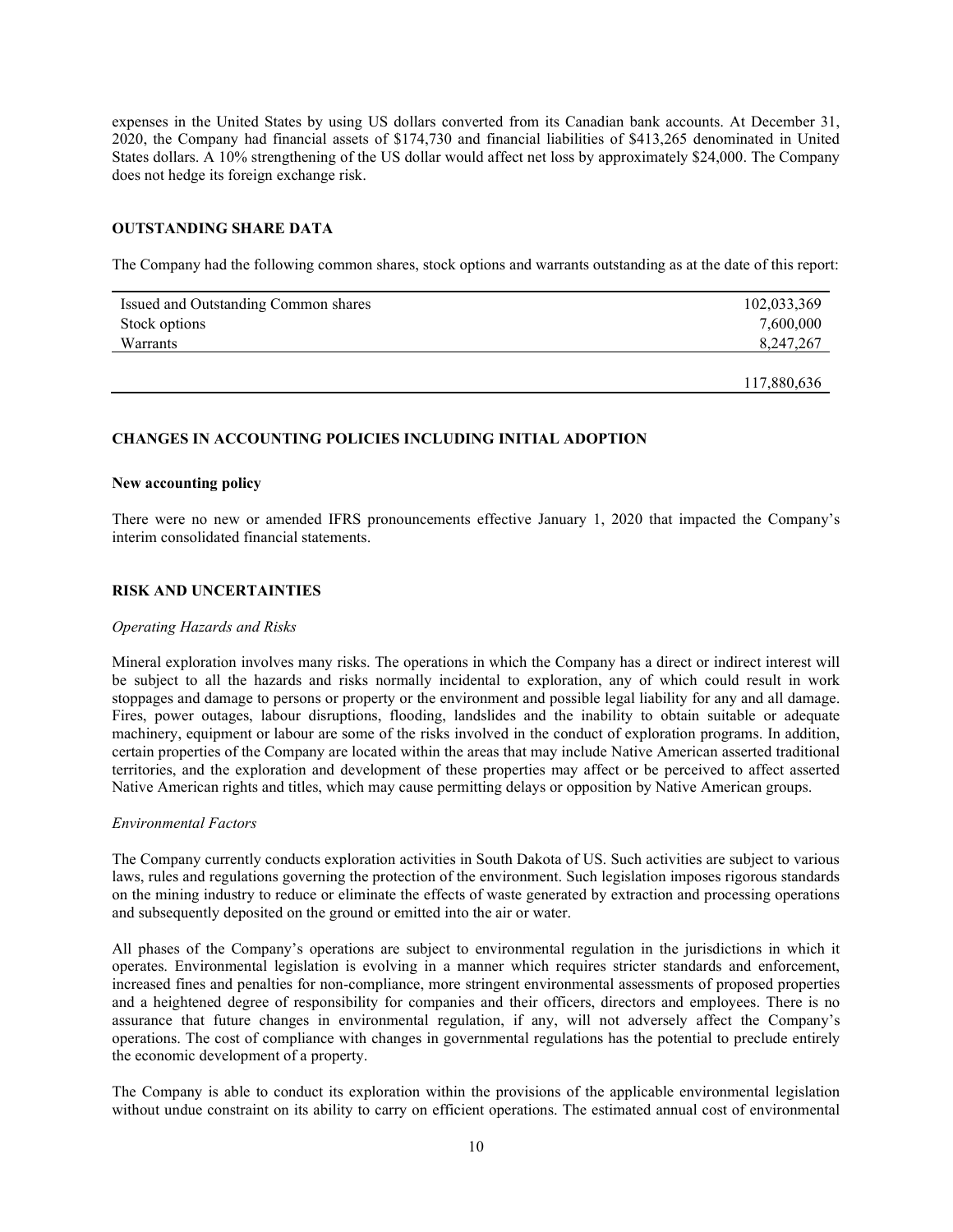compliance for all properties held by the Company in the exploration stage is minimal and pertains primarily to carrying out diamond drilling, trenching or stripping. Environmental hazards may exist on the Company's properties, which hazards are unknown to the Company at present, which have been caused by previous or existing owners or operators of the properties.

#### Governmental Regulation

Exploration activities on the Company's properties are affected to varying degrees by: (i) government regulations relating to such matters as environmental protection, health, safety and labour; (ii) mining law reform; (iii) restrictions on production, price controls, and tax increases; (iv) maintenance of claims; (v) tenure; and (vi) expropriation of property. There is no assurance that future changes in such regulation, if any, will not adversely affect the Company's operations. Changes in such regulation could result in additional expenses and capital expenditures, restrictions on the availability of capital, competition, reserve uncertainty, potential conflicts of interest, title risks, dilution, and restrictions and delays in operations, the extent of which cannot be predicted.

The Company is at the exploration stage on all of its properties. Exploration on the Company's properties requires responsible best exploration practices to comply with company policy, government regulations, maintenance of claims and tenure. All mining activities in South Dakota, regardless of the private or public status of the land on which they occurs, are regulated through the South Dakota Mined Land Reclamation Act, and the South Dakota Mined Land Reclamation Regulations. The South Dakota Department of Environment of Natural Resources (DENR) administers the state mining laws; mining-related environmental permits are issued by the DENR and its governor appointed citizen boards.

If any of the Company's projects are advanced to the development stage, those operations will also be subject to various laws and regulations concerning development, production, taxes, labour standards, environmental protection, mine safety and other matters.

## Additional Funding Requirements

Further exploration on and development of, the Company's projects will require additional resources and funding. The Company currently does not have sufficient funds to fully develop these projects. In addition, any positive production decision, if achieved, would require significant funding for project engineering and construction. Accordingly, the continuing development of the Company's properties will depend upon the Company's ability to obtain financing through debt financing, equity financing, the joint venturing of projects, or other means. There is no assurance that the Company will be successful in obtaining the required financing for these or other purposes, including for general working capital.

# FORWARD LOOKING STATEMENTS

This MD&A contains certain forward-looking information and statements. These forward-looking statements are based on current expectations and various estimates, factors and assumptions as at the date of this MD&A. The words "expects", "plans", "anticipates", "believes", "intends", "estimates", "projects", "potential", "interprets", "may", "will" and similar expressions identify forward-looking statements. Information concerning the interpretation of drill results may also be considered a forward-looking statement; as such information constitutes a prediction of what mineralization might be found to be present if and when a project is actually developed. The forward-looking statements reflect the current beliefs of the management of the Company, and are based on currently available information. Readers are cautioned not to place undue reliance on these statements as they are subject to known and unknown risks, uncertainties and other factors, which could cause the actual results, performance, or achievements of the Company to differ materially from those expressed in, or implied by, such forward-looking statements. The Company assumes no obligation to update or revise any forward-looking statement, whether as a result of new information, future events or any other reason.

## DISCLOSURE CONTROLS